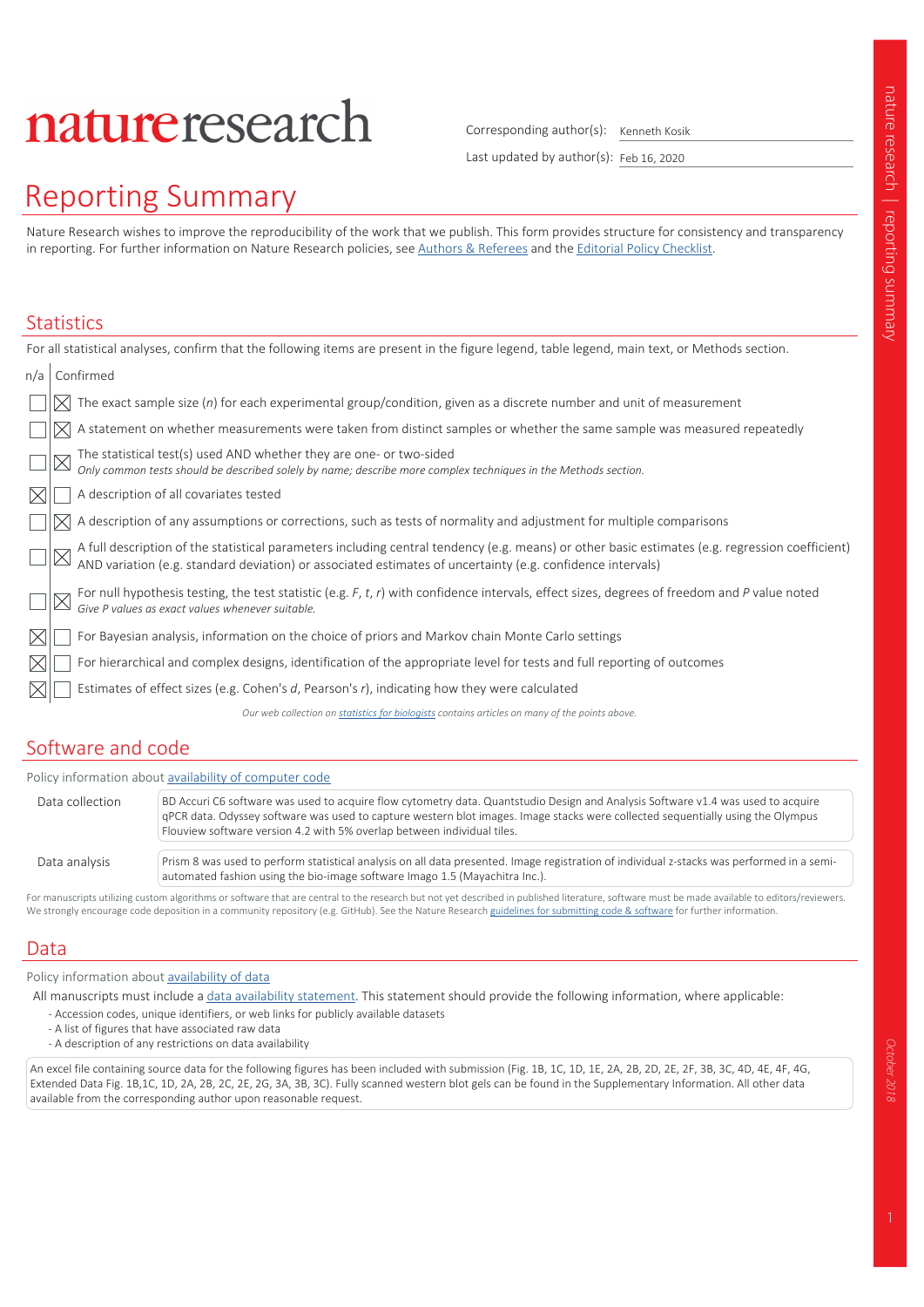# Field-specific reporting

Please select the one below that is the best fit for your research. If you are not sure, read the appropriate sections before making your selection.

 $\boxtimes$  Life sciences  $\Box$  Behavioural & social sciences  $\Box$  Ecological, evolutionary & environmental sciences

For a reference copy of the document with all sections, see nature.com/documents/nr-reporting-summary-flat.pdf

# Life sciences study design

All studies must disclose on these points even when the disclosure is negative.

| Sample size     | No calculations were performed to predetermine sample size, sample sizes were based on previously published work and chosen to support<br>meaningful conclusions. The sample size (n) of each experiment is provided in the figure captions.                                                                                                                                                                                                      |
|-----------------|---------------------------------------------------------------------------------------------------------------------------------------------------------------------------------------------------------------------------------------------------------------------------------------------------------------------------------------------------------------------------------------------------------------------------------------------------|
| Data exclusions | No animals or samples were excluded from the displayed datasets. To determine statistical significance, Shapiro-Wilk tests were first used to<br>evaluate the assumption of normality of the data. Given a p>0.05 then normality assumptions were not rejected and ANOVA tests were used.<br>In certain cases, outliers were removed to meet the normality assumption and then an ANOVA test was performed, however data is displayed<br>in full. |
| Replication     | All in vitro experiments were performed in biological duplicates or triplicates over three independent experiments. In vivo analysis was<br>performed on n=7 animals per experimental group. All replications were consistent across multiple experiments.                                                                                                                                                                                        |
| Randomization   | No specific method of randomization was used. However, four male and three female animals were used in this study.                                                                                                                                                                                                                                                                                                                                |
| Blinding        | Animal mosaics were quantified under blinding conditions, file names were withheld until after image analysis was completed.                                                                                                                                                                                                                                                                                                                      |

# Reporting for specific materials, systems and methods

Methods

We require information from authors about some types of materials, experimental systems and methods used in many studies. Here, indicate whether each material, system or method listed is relevant to your study. If you are not sure if a list item applies to your research, read the appropriate section before selecting a response.

#### Materials & experimental systems

| n/a             | Involved in the study       | n/a      | Involved in the study                                                                                                          |  |
|-----------------|-----------------------------|----------|--------------------------------------------------------------------------------------------------------------------------------|--|
|                 | Antibodies                  | $\times$ | ChIP-seg                                                                                                                       |  |
|                 | Eukaryotic cell lines       |          | Flow cytometry<br>$\times$ l                                                                                                   |  |
|                 | Palaeontology               |          | MRI-based neuroimaging                                                                                                         |  |
|                 | Animals and other organisms |          |                                                                                                                                |  |
|                 | Human research participants |          |                                                                                                                                |  |
|                 | Clinical data               |          |                                                                                                                                |  |
|                 |                             |          |                                                                                                                                |  |
| Antibodies      |                             |          |                                                                                                                                |  |
| Antibodies used |                             |          | anti-Tau13 (Biolegend, cat no. 835201; mouse 1:200), anti-Iba1 (Wako laboratory chemicals, cat no. 019-19741; rabbit 1:200),   |  |
|                 |                             |          | MC-1 (Peter Davies; mouse 1:200), anti-Tuj1 (Sigma cat no. T3952; rabbit 1:200), anti-HA (Sigma, cat no. H3663; mouse 1:1000), |  |

A5441, mouse 1:10000), anti-ApoE (Abcam, cat no. 52607; rabbit 1:1000), anti-Sox2 (Abcam, cat no. 97959; rabbit 1:200), antimyc (Cell signaling, cat no. 2272; rabbit 1:1000), anti-LRP1 (Abcam, cat no. 92544; rabbit 1:200).

anti-GAPDH (Abcam, cat no. 181602; rabbit 1:10000), anti-LRP1 (Sigma, cat no. L2295; rabbit 1:1000), anti-actin (Sigma, cat no.

#### Validation All commercially purchased antibodies were validated for their respective application by their manufacturer. MC-1 antibody obtained from Peter Davies has been validated in the literature previously (Jicha et. al, J NeuroSci 1997).

# Eukaryotic cell lines

| Policy information about cell lines |                                                                                                                                                                                                                                                                                                   |
|-------------------------------------|---------------------------------------------------------------------------------------------------------------------------------------------------------------------------------------------------------------------------------------------------------------------------------------------------|
| Cell line source(s)                 | Cell lines (H4, HEK293T) were obtained from the ATCC. CRISPRI H4 and CRISPRI IPSc were provided by Martin Kampmann,<br>UCSF (Tian, R. et al. CRISPR Interference-Based Platform for Multimodal Genetic Screens in Human iPSC-Derived Neurons.<br>Neuron, doi:10.1016/j.neuron.2019.07.014 (2019)) |
| Authentication                      | None of the cell lines have been authenticated.                                                                                                                                                                                                                                                   |